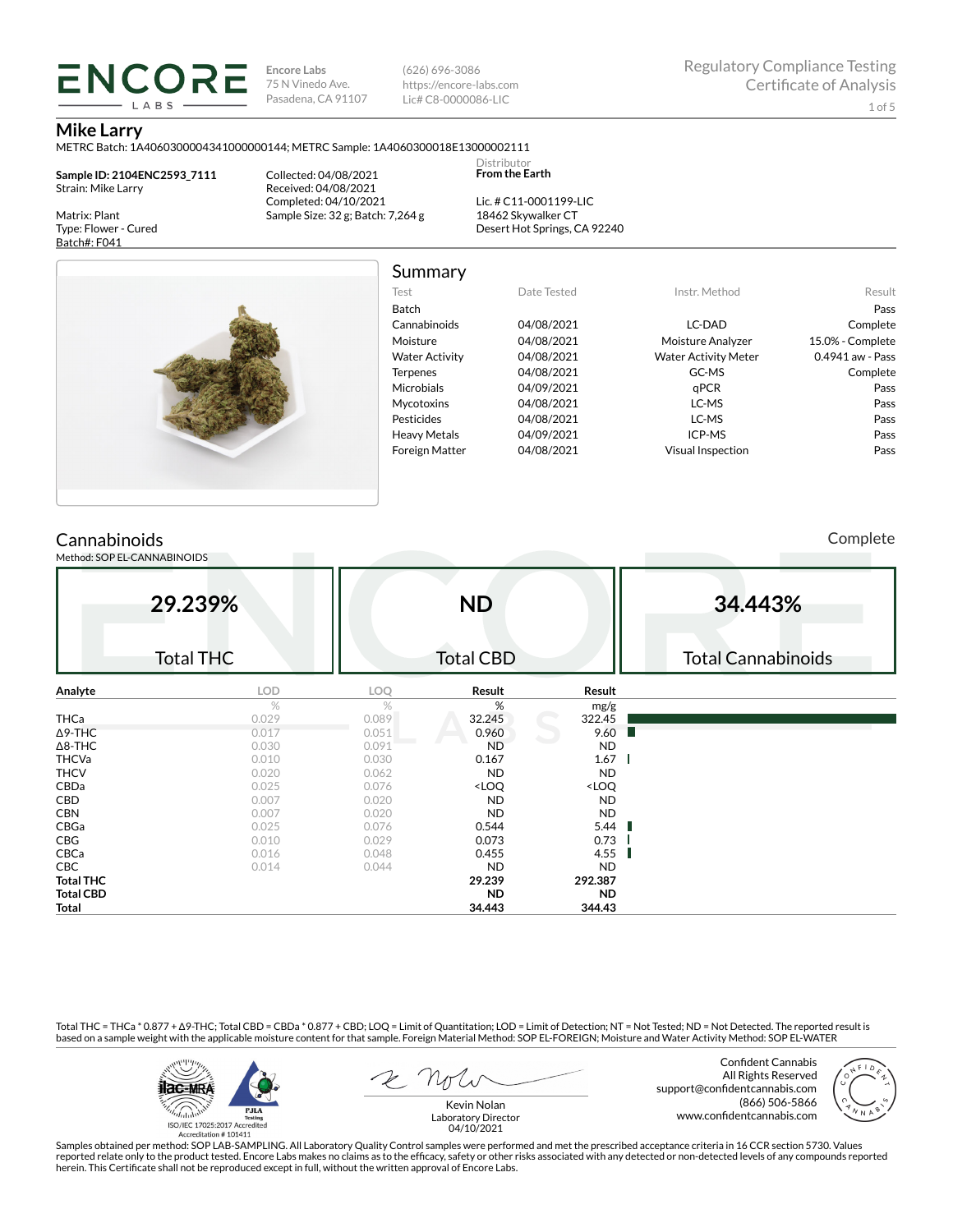**ENCORE Encore Labs** 75 N Vinedo Ave. Pasadena, CA 91107

(626) 696-3086 https://encore-labs.com Lic# C8-0000086-LIC

## **Mike Larry**

LABS

| Sample ID: 2104ENC2593_7111<br>Strain: Mike Larry     | Collected: 04/08/2021<br>Received: 04/08/2021<br>Completed: 04/10/2021 | Distributor<br><b>From the Earth</b><br>Lic. # C11-0001199-LIC |                                                          |                              |  |
|-------------------------------------------------------|------------------------------------------------------------------------|----------------------------------------------------------------|----------------------------------------------------------|------------------------------|--|
| Matrix: Plant<br>Type: Flower - Cured<br>Batch#: F041 | Sample Size: 32 g; Batch: 7,264 g                                      | 18462 Skywalker CT<br>Desert Hot Springs, CA 92240             |                                                          |                              |  |
| Terpenes                                              |                                                                        |                                                                |                                                          |                              |  |
| Method: SOP EL-TERPENES                               |                                                                        |                                                                |                                                          |                              |  |
| Analyte                                               | <b>LOD</b>                                                             | LOO                                                            | Result                                                   | Result                       |  |
|                                                       | $\%$                                                                   | $\%$                                                           | %                                                        | mg/g                         |  |
| β-Caryophyllene                                       | 0.003                                                                  | 0.011                                                          | 1.004                                                    | 10.04                        |  |
| δ-Limonene                                            | 0.001                                                                  | 0.011                                                          | 0.669                                                    | 6.69                         |  |
| α-Humulene                                            | 0.001                                                                  | 0.011                                                          | 0.386                                                    | 3.86                         |  |
| β-Myrcene                                             | 0.003                                                                  | 0.011                                                          | 0.205                                                    | 2.05                         |  |
| Linalool                                              | 0.002                                                                  | 0.011                                                          | 0.162                                                    | 1.62                         |  |
| α-Bisabolol                                           | 0.003                                                                  | 0.011                                                          | 0.102                                                    | 1.02                         |  |
| β-Pinene                                              | 0.002                                                                  | 0.011                                                          | 0.067                                                    | 0.67                         |  |
| Fenchol*                                              | 0.002                                                                  | 0.011                                                          | 0.059                                                    | 0.59                         |  |
| α-Pinene                                              | 0.002                                                                  | 0.011                                                          | 0.048                                                    | 0.48                         |  |
| Caryophyllene Oxide*                                  | 0.003                                                                  | 0.011                                                          | 0.033                                                    | 0.33                         |  |
| Camphene                                              | 0.001                                                                  | 0.011                                                          | 0.015                                                    | 0.15                         |  |
| Borneol*                                              | 0.002                                                                  | 0.011                                                          | 0.015                                                    | 0.15                         |  |
| α-Phellandrene*                                       | 0.002                                                                  | 0.011                                                          | <b>ND</b>                                                | <b>ND</b>                    |  |
| α-Terpinene                                           | 0.002                                                                  | 0.011                                                          | <b>ND</b>                                                | <b>ND</b>                    |  |
| Camphor*                                              | 0.002                                                                  | 0.017                                                          | <b>ND</b>                                                | <b>ND</b>                    |  |
| cis-Nerolidol                                         | 0.003                                                                  | 0.011                                                          | <b>ND</b>                                                | <b>ND</b>                    |  |
| δ-3-Carene                                            | 0.001                                                                  | 0.011                                                          | <b>ND</b>                                                | <b>ND</b>                    |  |
| Eucalyptol                                            | 0.002                                                                  | 0.011                                                          | <b>ND</b>                                                | <b>ND</b>                    |  |
| Fenchone*                                             | 0.002                                                                  | 0.011                                                          | <loq< td=""><td><loq< td=""><td></td></loq<></td></loq<> | <loq< td=""><td></td></loq<> |  |
| y-Terpinene                                           | 0.002                                                                  | 0.011                                                          | <b>ND</b>                                                | ND                           |  |
| Guaiol                                                | 0.003                                                                  | 0.011                                                          | <b>ND</b>                                                | <b>ND</b>                    |  |
| Ocimene                                               | 0.003                                                                  | 0.011                                                          | <b>ND</b>                                                | <b>ND</b>                    |  |
| p-Cymene*                                             | 0.001                                                                  | 0.011                                                          | <b>ND</b>                                                | <b>ND</b>                    |  |
| Terpinolene                                           | 0.002                                                                  | 0.011                                                          | <loq< td=""><td><loq< td=""><td></td></loq<></td></loq<> | <loq< td=""><td></td></loq<> |  |
| trans-Nerolidol                                       | 0.004                                                                  | 0.011                                                          | <b>ND</b>                                                | <b>ND</b>                    |  |
| Valencene*                                            | 0.003                                                                  | 0.011                                                          | <b>ND</b>                                                | <b>ND</b>                    |  |
| Total                                                 |                                                                        |                                                                | 2.766                                                    | 27.66                        |  |

# Primary Aromas



Date Tested: 04/08/2021<br>\*Beyond scope of accreditation. LOQ = Limit of Quantitation; LOD = Limit of Detection; NT = Not Tested; ND = Not Detected. The reported result is based on a sample weight with the applicable moisture content for that sample.



E not

Confident Cannabis All Rights Reserved support@confidentcannabis.com (866) 506-5866 www.confidentcannabis.com



Kevin Nolan Laboratory Director 04/10/2021

Samples obtained per method: SOP LAB-SAMPLING. All Laboratory Quality Control samples were performed and met the prescribed acceptance criteria in 16 CCR section 5730. Values reported relate only to the product tested. Encore Labs makes no claims as to the efficacy, safety or other risks associated with any detected or non-detected levels of any compounds reported<br>herein. This Certificate shall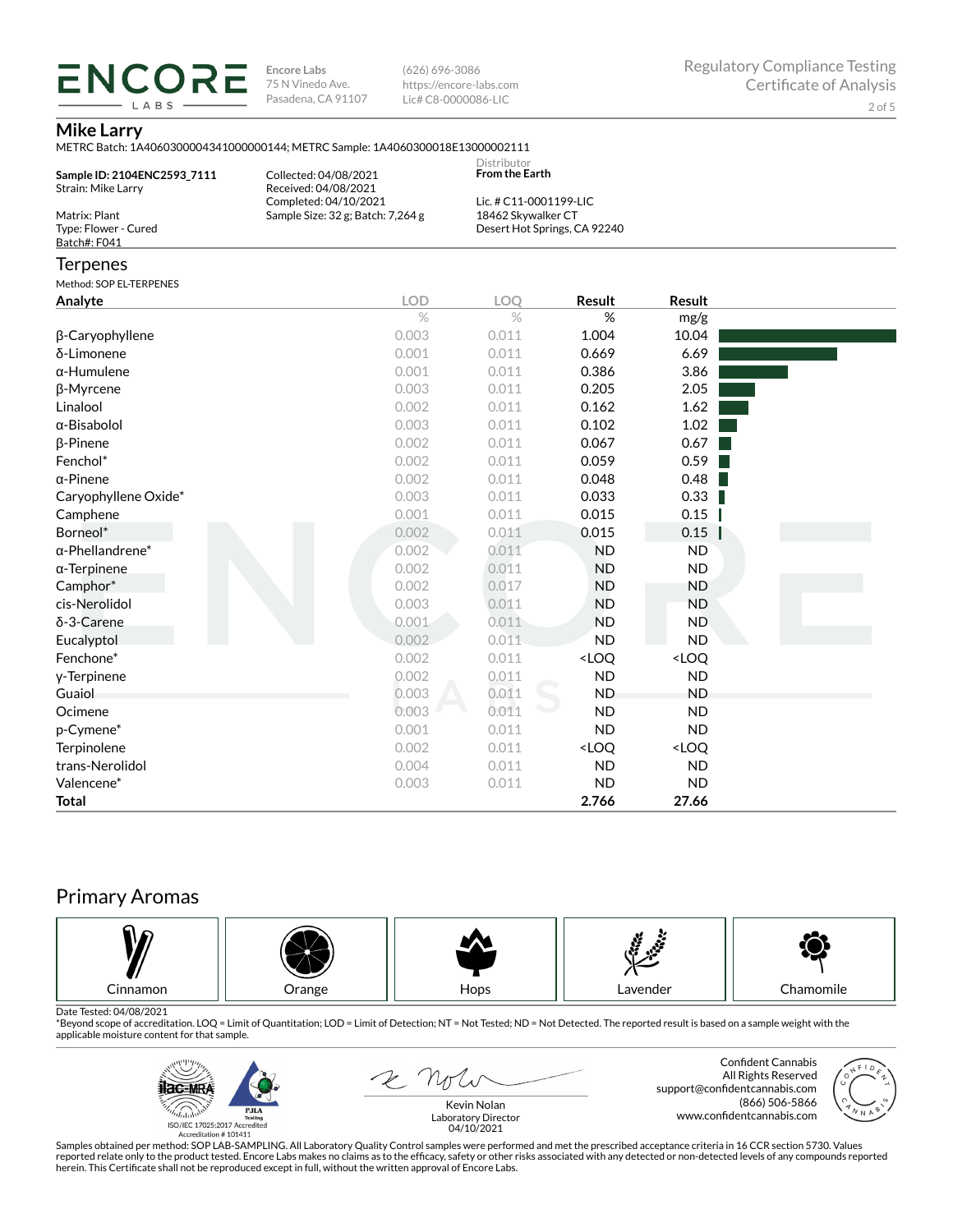**Encore Labs** 75 N Vinedo Ave. Pasadena, CA 91107 (626) 696-3086 https://encore-labs.com Lic# C8-0000086-LIC

> Distributor **From the Earth**

#### **Mike Larry**

METRC Batch: 1A4060300004341000000144; METRC Sample: 1A4060300018E13000002111

**Sample ID: 2104ENC2593\_7111** Strain: Mike Larry Matrix: Plant

ENCOR LABS

> Collected: 04/08/2021 Received: 04/08/2021 Completed: 04/10/2021 Sample Size: 32 g; Batch: 7,264 g

Lic. # C11-0001199-LIC 18462 Skywalker CT Desert Hot Springs, CA 92240

## Pesticides

Type: Flower - Cured Batch#: F041

Method: SOP EL-PesticidesLCMS LC-MS

| Analyte             | <b>LOD</b> | <b>LOO</b> | Limit          | Result    | <b>Status</b> | Analyte                 | LOD       | LOO       | Limit          | Result    | <b>Status</b> |
|---------------------|------------|------------|----------------|-----------|---------------|-------------------------|-----------|-----------|----------------|-----------|---------------|
|                     | $\mu$ g/g  | $\mu$ g/g  | $\mu$ g/g      | µg/g      |               |                         | $\mu$ g/g | $\mu$ g/g | $\mu$ g/g      | $\mu$ g/g |               |
| Abamectin           | 0.005      | 0.02       | 0.1            | <b>ND</b> | Pass          | Fludioxonil             | 0.01      | 0.05      | 0.1            | <b>ND</b> | Pass          |
| Acephate            | 0.002      | 0.01       | 0.1            | <b>ND</b> | Pass          | Hexythiazox             | 0.005     | 0.02      | 0.1            | <b>ND</b> | Pass          |
| Acequinocyl         | 0.01       | 0.02       | 0.1            | <b>ND</b> | Pass          | Imazalil                | 0.05      | 0.1       | 0.05           | <b>ND</b> | Pass          |
| Acetamiprid         | 0.005      | 0.02       | 0.1            | <b>ND</b> | Pass          | Imidacloprid            | 0.005     | 0.02      | 5              | <b>ND</b> | Pass          |
| Aldicarb            | 0.05       | 0.1        | 0.05           | <b>ND</b> | Pass          | Kresoxim Methyl         | 0.005     | 0.02      | 0.1            | <b>ND</b> | Pass          |
| Azoxystrobin        | 0.005      | 0.02       | 0.1            | <b>ND</b> | Pass          | Malathion               | 0.02      | 0.05      | 0.5            | <b>ND</b> | Pass          |
| <b>Bifenazate</b>   | 0.005      | 0.01       | 0.1            | <b>ND</b> | Pass          | Metalaxyl               | 0.002     | 0.005     | $\overline{2}$ | <b>ND</b> | Pass          |
| <b>Bifenthrin</b>   | 0.005      | 0.01       | 3              | <b>ND</b> | Pass          | Methiocarb              | 0.05      | 0.1       | 0.05           | <b>ND</b> | Pass          |
| <b>Boscalid</b>     | 0.02       | 0.05       | 0.1            | <b>ND</b> | Pass          | Methomvl                | 0.01      | 0.02      | $\mathbf 1$    | <b>ND</b> | Pass          |
| Captan              | 0.2        | 0.3        | 0.7            | <b>ND</b> | Pass          | Mevinphos               | 0.02      | 0.05      | 0.02           | <b>ND</b> | Pass          |
| Carbaryl            | 0.02       | 0.05       | 0.5            | <b>ND</b> | Pass          | Myclobutanil            | 0.005     | 0.01      | 0.1            | <b>ND</b> | Pass          |
| Carbofuran          | 0.05       | 0.1        | 0.05           | <b>ND</b> | Pass          | Naled                   | 0.01      | 0.02      | 0.1            | <b>ND</b> | Pass          |
| Chlorantraniliprole | 0.002      | 0.01       | 10             | <b>ND</b> | Pass          | Oxamvl                  | 0.005     | 0.01      | 0.5            | <b>ND</b> | Pass          |
| Chlordane           | 0.05       | 0.1        | 0.05           | <b>ND</b> | Pass          | Paclobutrazol           | 0.05      | 0.1       | 0.05           | <b>ND</b> | Pass          |
| Chlorfenapyr        | 0.05       | 0.1        | 0.05           | <b>ND</b> | Pass          | Parathion Methyl        | 0.02      | 0.05      | 0.02           | <b>ND</b> | Pass          |
| Chlorpyrifos        | 0.05       | 0.1        | 0.05           | <b>ND</b> | Pass          | Pentachloronitrobenzene | 0.02      | 0.05      | 0.1            | <b>ND</b> | Pass          |
| Clofentezine        | 0.01       | 0.02       | 0.1            | <b>ND</b> | Pass          | Permethrin              | 0.02      | 0.05      | 0.5            | <b>ND</b> | Pass          |
| Coumaphos           | 0.02       | 0.05       | 0.02           | <b>ND</b> | Pass          | Phosmet                 | 0.01      | 0.02      | 0.1            | <b>ND</b> | Pass          |
| Cyfluthrin          | 0.05       | 0.1        | $\overline{2}$ | <b>ND</b> | Pass          | Piperonyl Butoxide      | 0.002     | 0.01      | 3              | <b>ND</b> | Pass          |
| Cypermethrin        | 0.1        | 0.2        | 1              | <b>ND</b> | Pass          | Prallethrin             | 0.005     | 0.02      | 0.1            | <b>ND</b> | Pass          |
| Daminozide          | 0.02       | 0.05       | 0.02           | <b>ND</b> | Pass          | Propiconazole           | 0.005     | 0.01      | 0.1            | <b>ND</b> | Pass          |
| Diazinon            | 0.002      | 0.01       | 0.1            | <b>ND</b> | Pass          | Propoxur                | 0.05      | 0.1       | 0.05           | <b>ND</b> | Pass          |
| <b>Dichlorvos</b>   | 0.02       | 0.05       | 0.02           | <b>ND</b> | Pass          | Pyrethrins              | 0.02      | 0.05      | 0.5            | <b>ND</b> | Pass          |
| Dimethoate          | 0.02       | 0.05       | 0.02           | <b>ND</b> | Pass          | Pyridaben               | 0.005     | 0.01      | 0.1            | <b>ND</b> | Pass          |
| Dimethomorph        | 0.005      | 0.02       | $\overline{2}$ | <b>ND</b> | Pass          | Spinetoram              | 0.005     | 0.01      | 0.1            | <b>ND</b> | Pass          |
| Ethoprophos         | 0.05       | 0.1        | 0.05           | ND.       | Pass          | Spinosad                | 0.005     | 0.01      | 0.1            | <b>ND</b> | Pass          |
| Etofenprox          | 0.05       | 0.1        | 0.05           | <b>ND</b> | Pass          | Spiromesifen            | 0.01      | 0.02      | 0.1            | <b>ND</b> | Pass          |
| Etoxazole           | 0.005      | 0.02       | 0.1            | <b>ND</b> | Pass          | Spirotetramat           | 0.005     | 0.01      | 0.1            | <b>ND</b> | Pass          |
| Fenhexamid          | 0.005      | 0.02       | 0.1            | <b>ND</b> | Pass          | Spiroxamine             | 0.05      | 0.1       | 0.05           | <b>ND</b> | Pass          |
| Fenoxycarb          | 0.05       | 0.1        | 0.05           | <b>ND</b> | Pass          | Tebuconazole            | 0.005     | 0.01      | 0.1            | <b>ND</b> | Pass          |
| Fenpyroximate       | 0.005      | 0.02       | 0.1            | <b>ND</b> | Pass          | Thiacloprid             | 0.02      | 0.05      | 0.02           | <b>ND</b> | Pass          |
| Fipronil            | 0.05       | 0.1        | 0.05           | <b>ND</b> | Pass          | Thiamethoxam            | 0.005     | 0.01      | 5              | <b>ND</b> | Pass          |
| Flonicamid          | 0.01       | 0.02       | 0.1            | <b>ND</b> | Pass          | Trifloxystrobin         | 0.005     | 0.01      | 0.1            | <b>ND</b> | Pass          |

LOQ = Limit of Quantitation; LOD = Limit of Detection; NT = Not Tested; ND = Not Detected.

**Hac-MRA PJLA** .<br><sup>h</sup>ulub resung<br>ISO/IEC 17025:2017 Accredited<br>Accreditation # 101411

Confident Cannabis All Rights Reserved support@confidentcannabis.com (866) 506-5866 www.confidentcannabis.com



Kevin Nolan Laboratory Director 04/10/2021

Samples obtained per method: SOP LAB-SAMPLING. All Laboratory Quality Control samples were performed and met the prescribed acceptance criteria in 16 CCR section 5730. Values reported relate only to the product tested. Encore Labs makes no claims as to the efficacy, safety or other risks associated with any detected or non-detected levels of any compounds reported<br>herein. This Certificate shall

Pass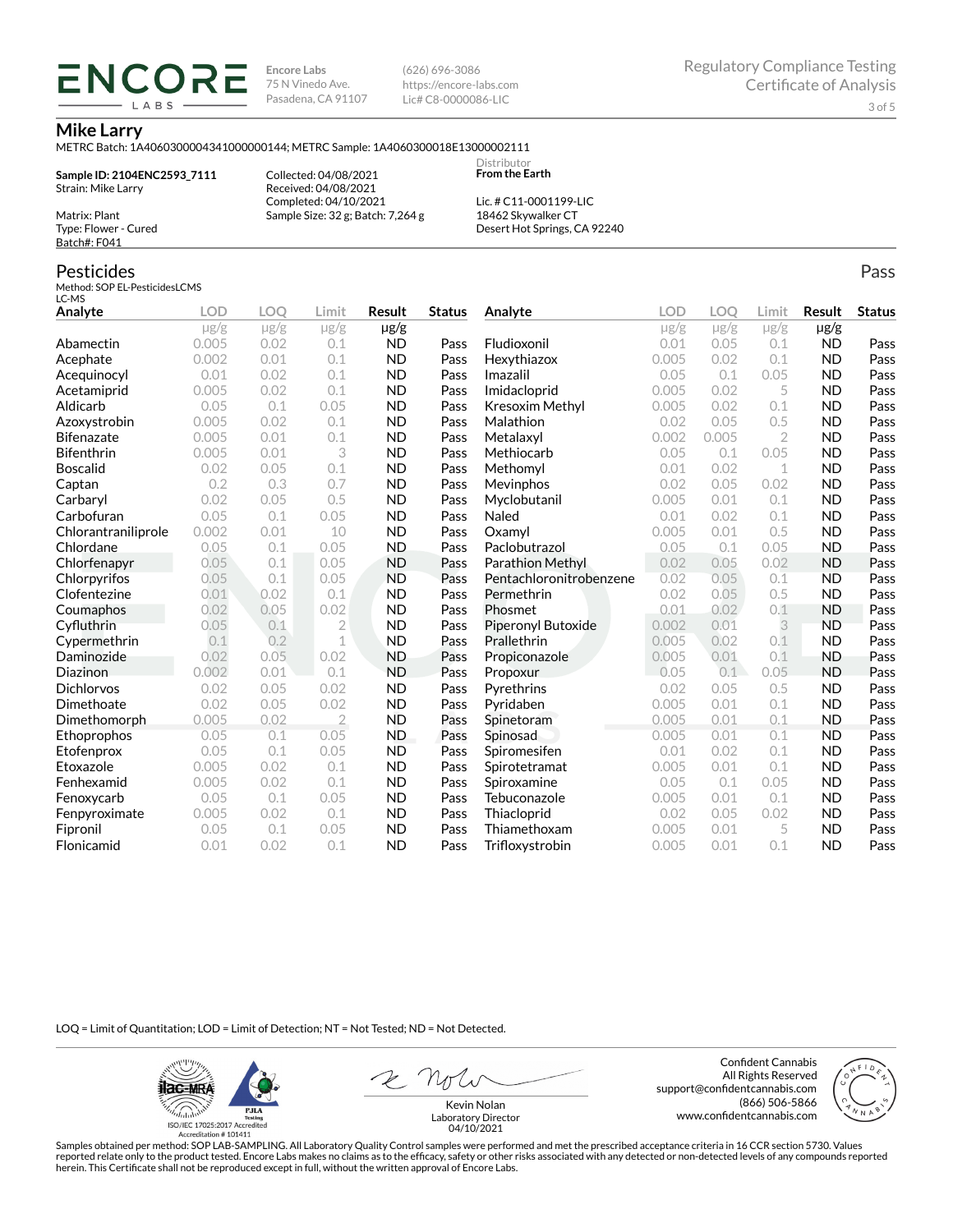**ENCORE** LABS

**Encore Labs** 75 N Vinedo Ave. Pasadena, CA 91107 (626) 696-3086 https://encore-labs.com Lic# C8-0000086-LIC

#### **Mike Larry**

METRC Batch: 1A4060300004341000000144; METRC Sample: 1A4060300018E13000002111

| Sample ID: 2104ENC2593 7111<br>Strain: Mike Larry | Collected: 04/08/2021<br>Received: 04/08/2021<br>Completed: 04/10/2021 | Distributor<br><b>From the Earth</b><br>Lic. # C11-0001199-LIC |       |               |               |
|---------------------------------------------------|------------------------------------------------------------------------|----------------------------------------------------------------|-------|---------------|---------------|
| Matrix: Plant                                     | Sample Size: 32 g; Batch: 7,264 g                                      | 18462 Skywalker CT                                             |       |               |               |
| Type: Flower - Cured                              |                                                                        | Desert Hot Springs, CA 92240                                   |       |               |               |
| Batch#: F041                                      |                                                                        |                                                                |       |               |               |
| Mycotoxins                                        |                                                                        |                                                                |       |               | Pass          |
| Method: SOP EL-PesticidesLCMS<br>LC-MS            |                                                                        |                                                                |       |               |               |
| Analvte                                           | LOD                                                                    | LOO                                                            | Limit | <b>Result</b> | <b>Status</b> |
|                                                   |                                                                        |                                                                |       | $\cdots$      |               |

|                         | ug/kg | $\mu$ g/kg | µg/kg | µg/kg     |               |
|-------------------------|-------|------------|-------|-----------|---------------|
| <b>B1</b>               |       |            |       | <b>ND</b> | Tested        |
| <b>B2</b>               |       |            |       | <b>ND</b> | Tested        |
| G <sub>1</sub>          |       |            |       | <b>ND</b> | <b>Tested</b> |
| G <sub>2</sub>          |       |            |       | <b>ND</b> | Tested        |
| Ochratoxin A            |       |            | ZÜ    | <b>ND</b> | Pass          |
| <b>Total Aflatoxins</b> |       |            |       | <b>ND</b> | Pass          |



Date Tested: 04/08/2021 LOQ = Limit of Quantitation; LOD = Limit of Detection; NT = Not Tested; ND = Not Detected.



 $R$  Mr

Confident Cannabis All Rights Reserved support@confidentcannabis.com (866) 506-5866 www.confidentcannabis.com



Kevin Nolan Laboratory Director 04/10/2021

Samples obtained per method: SOP LAB-SAMPLING. All Laboratory Quality Control samples were performed and met the prescribed acceptance criteria in 16 CCR section 5730. Values reported relate only to the product tested. Encore Labs makes no claims as to the efficacy, safety or other risks associated with any detected or non-detected levels of any compounds reported<br>herein. This Certificate shall